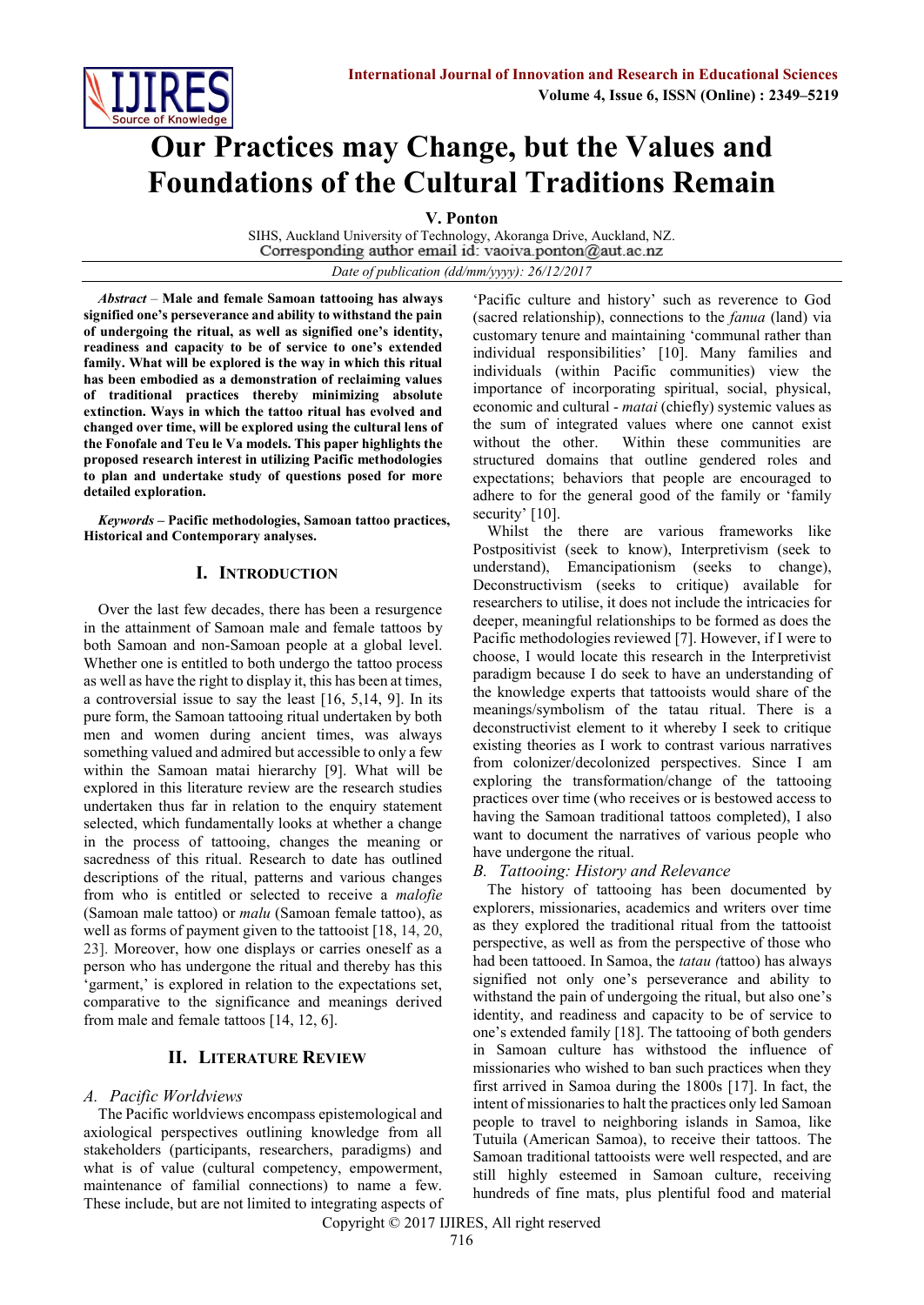

goods for skillfully exercising their craft [15]. In an interview with the late Suluape Paulo, Mallon, Thomas and Adams [16] revealed payments have changed to reflect the economy whereby cash is exchanged for tattooist services. Furthermore, the tattooist either travelled to where the recipient resided (at times abroad), or the recipients travelled to a location designated by the tattooist.

As discussed in Wendt's paper [26], the tattoo represented the readiness for one to serve one's family and community. It was, and still is to some extent, symbolic of a man and woman's role in Samoan society irrespective of their country of residence. The value of the tattoo for men and women, as documented in historical accounts [14] remains today, as do, I believe, the symbolic meanings mentioned below by Wendt:

…tatauing is part of everything else that is the people, the *aiga*, the village, the community, the environment, the atua, the cosmos. It is a way of life that relates the tufuga ta tatau to the person being tataued and their community and history and beliefs relating to service, courage, masculinity, femininity, gender, identity, sexuality, beauty, symmetry, balance, aptness and other art forms and the future, because a tatau or a malu is for the rest of your life and when you die, your children will inherit its reputation and stories, your stories about you and your relationships. The tatau and malu are not just beautiful decoration, they are scripts-textstestimonies to do with relationships, order, form, and so on [26].

In documenting the meaning for women who are undergoing the ritual of receiving a malu, Wendt states:

The malu was essential wear for women before they married. Clothed not to cover your nakedness but to show you are ready for life, for adulthood and service to your community, that you have triumphed over physical pain and are now ready to face the demands of life, and ultimately to master the most demanding of activities: language and oratory (p. 400).

Wendt [26] describes various designs as 'basic motifs of the tatau and malu developed out of representations of *atua* or out of nature – plants, objects, and creatures' (p. 405). As the late tattooist Suluape Paulo II stated in an interview, it is up to the tattooist whom he wants to tattoo, as is the design that will be bestowed on the recipient [16]. The resurgence of Samoan females now receiving the female tattoo may be attributed in part to the empowering actions of strong female characters who underwent the ritual of being tattooed in recent novels by Sia Figiel *They Who Do Not Grieve* [23] and Lani Wendt-Young's *Telesa: The Covenant Keeper* [27]. The pride expressed in the completion of one's tattoo is not misplaced: it displays true courage and perseverance.

### **III. METHODOLOGY**

### *A. Pacific Methodologies*

*Fonofale* [1] and *Teu Le Va* [2, 3] methodologies make links to how both could be used as a research strategy to explore this study. In applying the Teu Le Va methodology through the lens of the enquiry statement introduced, many, if not all concepts can be used to design a culturally appropriate research approach. The most prevalent with this enquiry is beginning with the process of engaging with people of the Samoan community at first (to which the ancient practice of tattooing derives from), so knowing the relational space between leaders, the community in general and then specifically with individuals, is key.

In identifying how to connect with Pacific communities as researchers, the fonofale model [1] encourages an understanding of protocols to implement. Whilst through a Western model it may be common practice to gauge responses without issues, it is not so easily accessible in the private sphere of family connections and being on the receiving end of 'safe practices' [1]. For example, as the fonofale model consists of the structure of the *fale* (house) symbolizing avenues of support from a Samoan perspective, these meanings also relate to how research design includes similar concepts of practice to be mindful of when recruiting, gathering data and measuring outcomes.

As a researcher, exploration of the following questions relate to participant perceptions and narratives who undertook the tattooing journey. Not all participants recruited would necessarily be of Pacific ancestry, but have some connection to the ritual (through either friends, families or genuine interest). The questions proposed would be dependent also on what responses would be from possible participants of what they would gauge as important in this study. Hence, though the topic is subjective in some instances, participants would be coauthors in the research design (questions for surveys). These include but are not limited to:

- 1) Who can be tataued and why?
- 2) What values are associated with being tattooed?
- 3) What links are there to values and whose perspective validates these values?
- 4) What new directions (if any) are there for those who undergo the ancient ritual?
- 5) How has the ritual changed over time?

As a Pacific researcher, I acknowledge my position as someone who would have access to knowledge of cultural protocols that would enable confident communication both in the Samoan and English languages. How a researcher positions themselves in declaring their preconceived beliefs and expectations, influences how a research is designed, implemented and the way data is collated (what is included or excluded). As a female Samoan researcher, my status observed by and within the Samoan community, influences the way I approach leaders, groups or individuals in that realm. The specific leaders, type of organisation they belong to (religious or educational etc.) will also determine my approach to use according to the 'va (space) and va tapuia (sacred spaces of relational arrangements) or teu le va (to value, to nurture or tidy up the va)' [2, 3]. Hence, the way in which relationships or connections are made with Pacific people is crucial in order to build a trusting and lasting rapport.